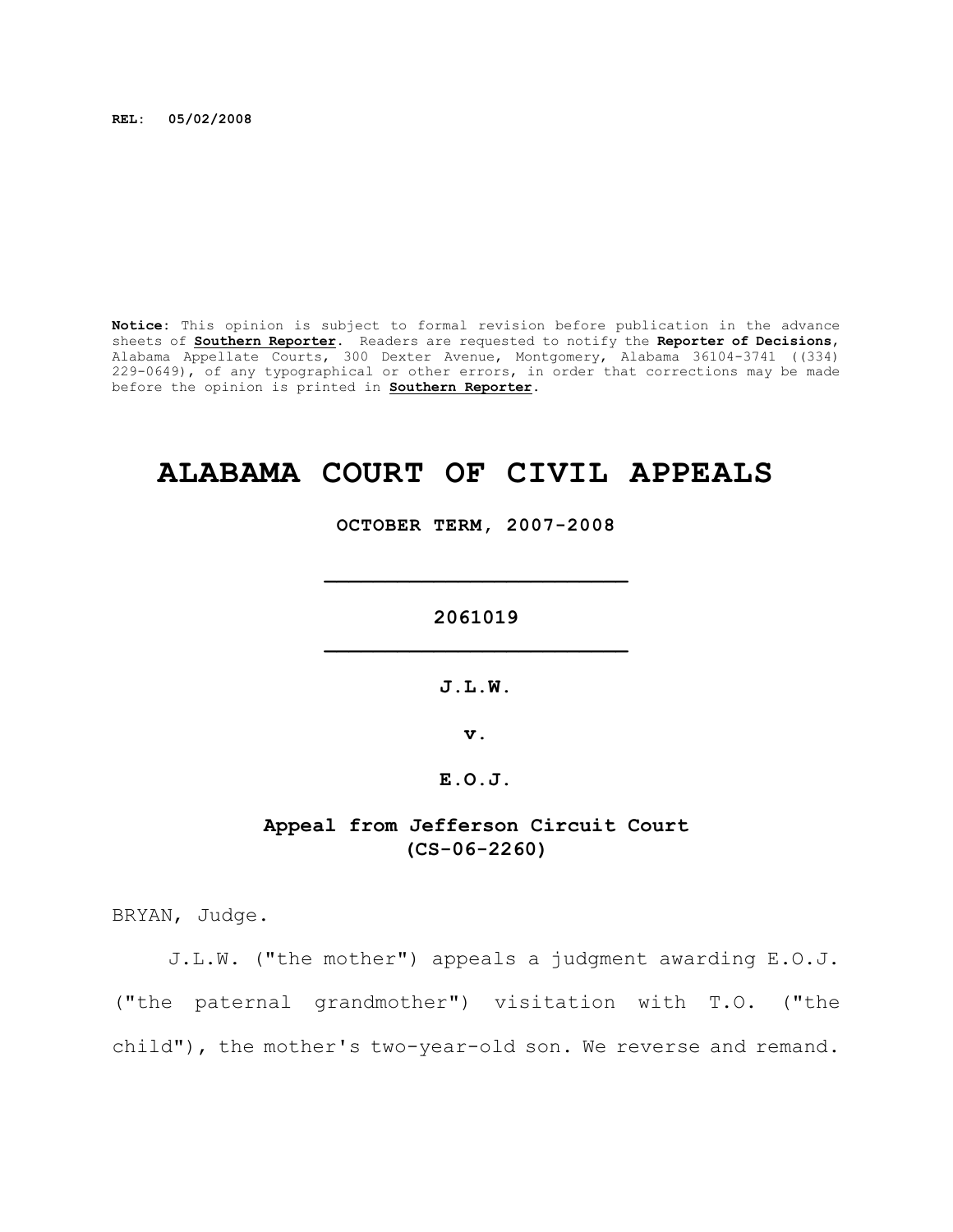In November 2005, K.O., the paternal grandmother's 31 year-old son, was killed in an automobile accident. K.O. had lived with the mother for the seven and one-half years immediately preceding his death, and the mother was pregnant with his child when he died. K.O. and the mother had planned to be married on May 5, 2005, but the mother had called off the wedding because of K.O.'s problems with alcohol and drugs. In January 2006, the mother gave birth to the child.

The paternal grandmother was at the hospital when the child was born. When the mother had to return to work the second week after the child's birth, the paternal grandmother, the child's maternal grandmother, and A.M., the paternal grandmother's daughter, shared the responsibility of keeping the child while the mother was at work. This arrangement continued until February 22, 2006.

On February 22, 2006, the paternal grandmother was at the mother's home and overheard a conversation between the mother and her brother indicating that the mother had given her brother K.O.'s clothes. The paternal grandmother confronted the mother and asked her to get the clothes back from her brother and to give them to the paternal grandmother. The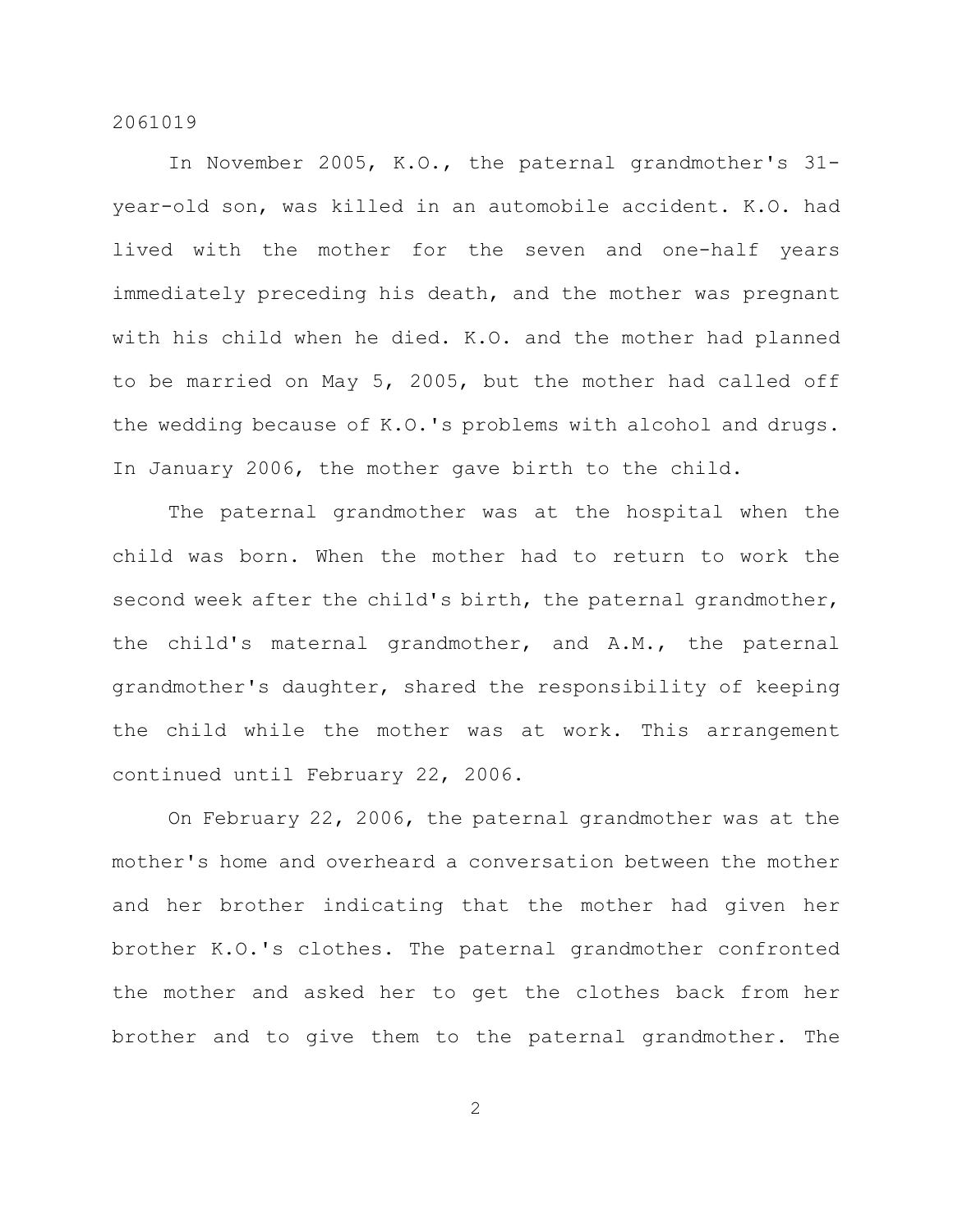mother refused. The paternal grandmother then asked the mother's brother to give her the clothes. The mother told her brother not to do so. An argument ensued, and the mother ordered the paternal grandmother to leave her home and told her that she would never see the child again. Following this disagreement, the mother terminated the paternal grandmother's contact with the child. A.M., however, continued keeping the child while the mother worked.

Thereafter, the paternal grandmother sent the mother several letters requesting that the mother allow the paternal grandmother to see the child while A.M. was keeping him, but the mother did not respond to the paternal grandmother's letters. However, A.M., without the mother's knowledge, allowed the paternal grandmother to see the child while A.M. was keeping him. When the mother learned that A.M. had allowed the paternal grandmother to see the child, she told A.M. not to do so.

In June 2006, the paternal grandmother employed a lawyer, and the lawyer sent the mother a letter requesting that she allow the paternal grandmother to see the child; however, the mother did not respond to the lawyer's letter. Subsequently,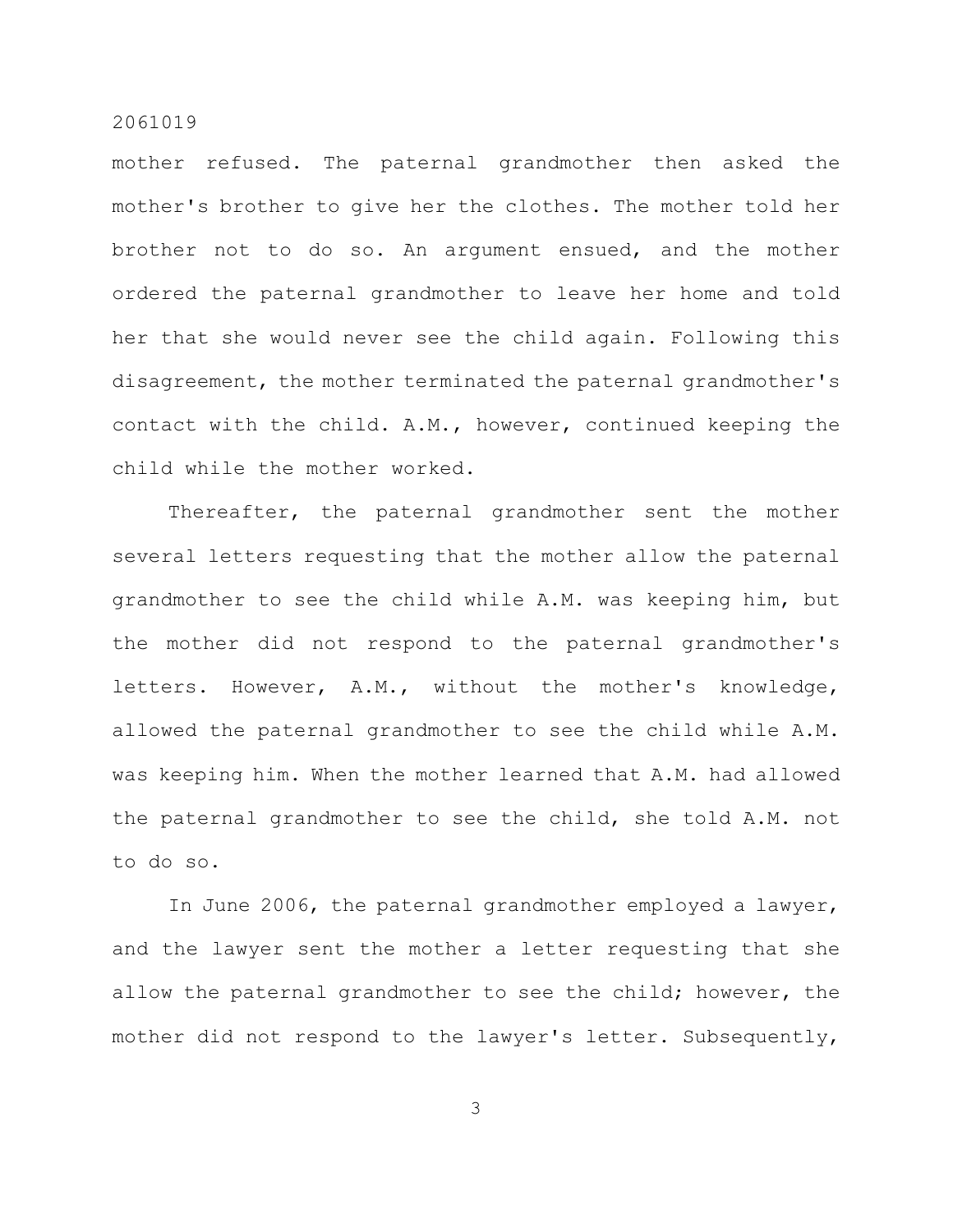the mother informed A.M. that she could no longer keep the child because the mother's lawyer had advised her that A.M., as the daughter of the paternal grandmother, had a conflict of interest.

The mother has a good relationship with the child's paternal grandfather, who is divorced from the paternal grandmother, and has continuously allowed him to visit the child since the child's birth. The mother also allows the child's maternal grandparents to visit the child.

When the paternal grandmother continued to send the mother letters requesting that the mother allow her to see the child, the mother, in August 2006, threatened to take action against the paternal grandmother for harassment if she did not stop sending the letters.

On October 17, 2006, the paternal grandmother petitioned the Jefferson Circuit Court to determine the child's paternity and to grant her visitation with the child pursuant to § 30-3- 4.1, Ala. Code 1975, Alabama's grandparent-visitation statute.<sup>1</sup> After the paternal

<sup>1</sup>The statute provides as follows:

"(a) For the purposes of this section, the term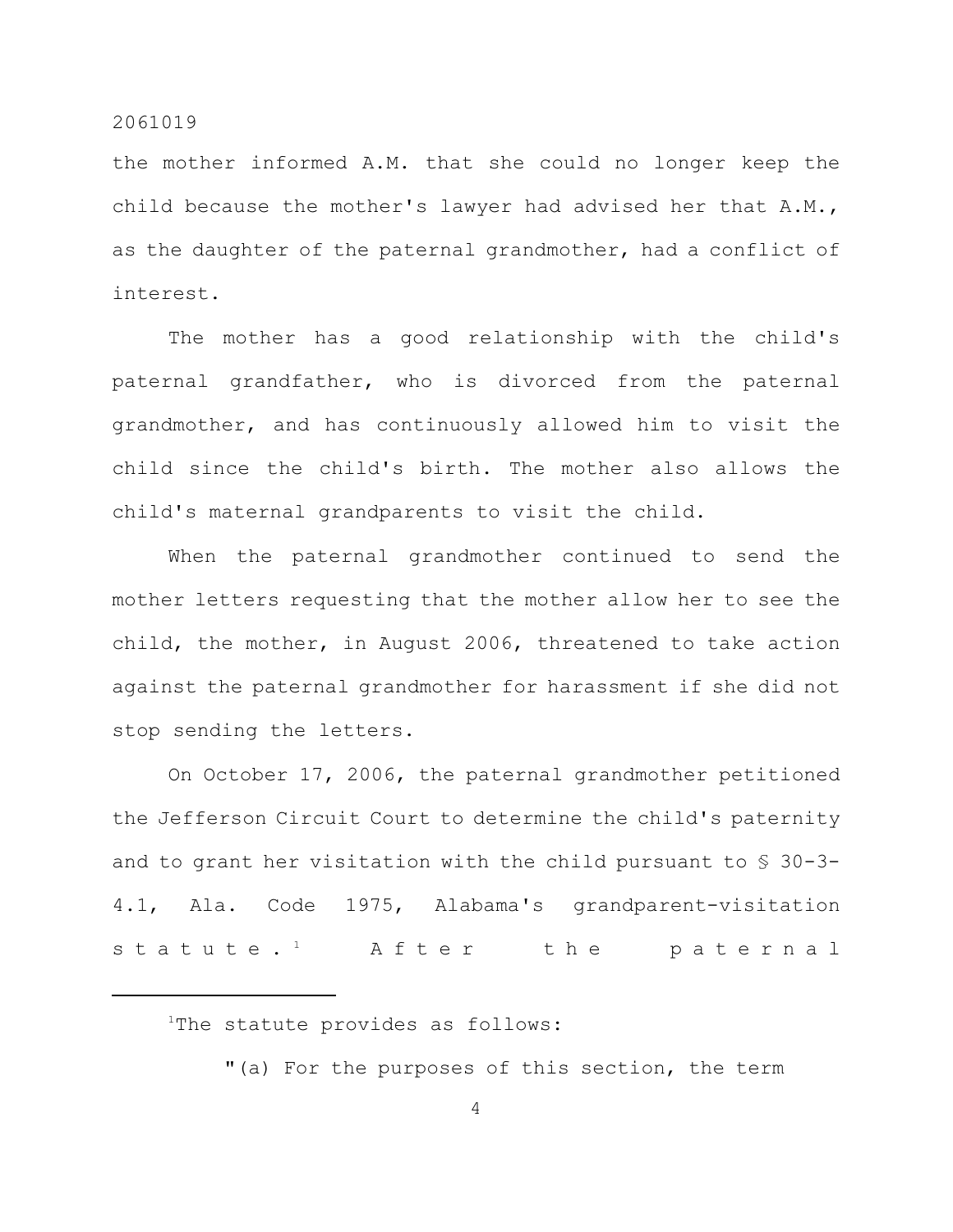'grandparent' means the parent of a parent of a minor child, the parent of a minor child's parent who has died, or the parent of a minor child's parent whose parental rights have been terminated when the child has been adopted pursuant to Section 26-10A-27, 26-10A-28, or 26-10A-30, dealing with stepparent and relative adoption.

"(b) Except as otherwise provided in this section, any grandparent may file an original action for visitation rights to a minor child if it is in the best interest of the minor child and one of the following conditions exist:

"(1) When one or both parents of the child are deceased.

"(2) When the marriage of the parents of the child has been dissolved.

"(3) When a parent of the child has abandoned the minor.

"(4) When the child was born out of wedlock.

"(5) When the child is living with both biological parents, who are still married to each other, whether or not there is a broken relationship between either or both parents of the minor and the grandparent and either or both parents have used their parental authority to prohibit a relationship between the child and the grandparent.

"(c) Any grandparent may intervene in and seek to obtain visitation rights in any action when any court in this state has before it any question concerning the custody of a minor child, a divorce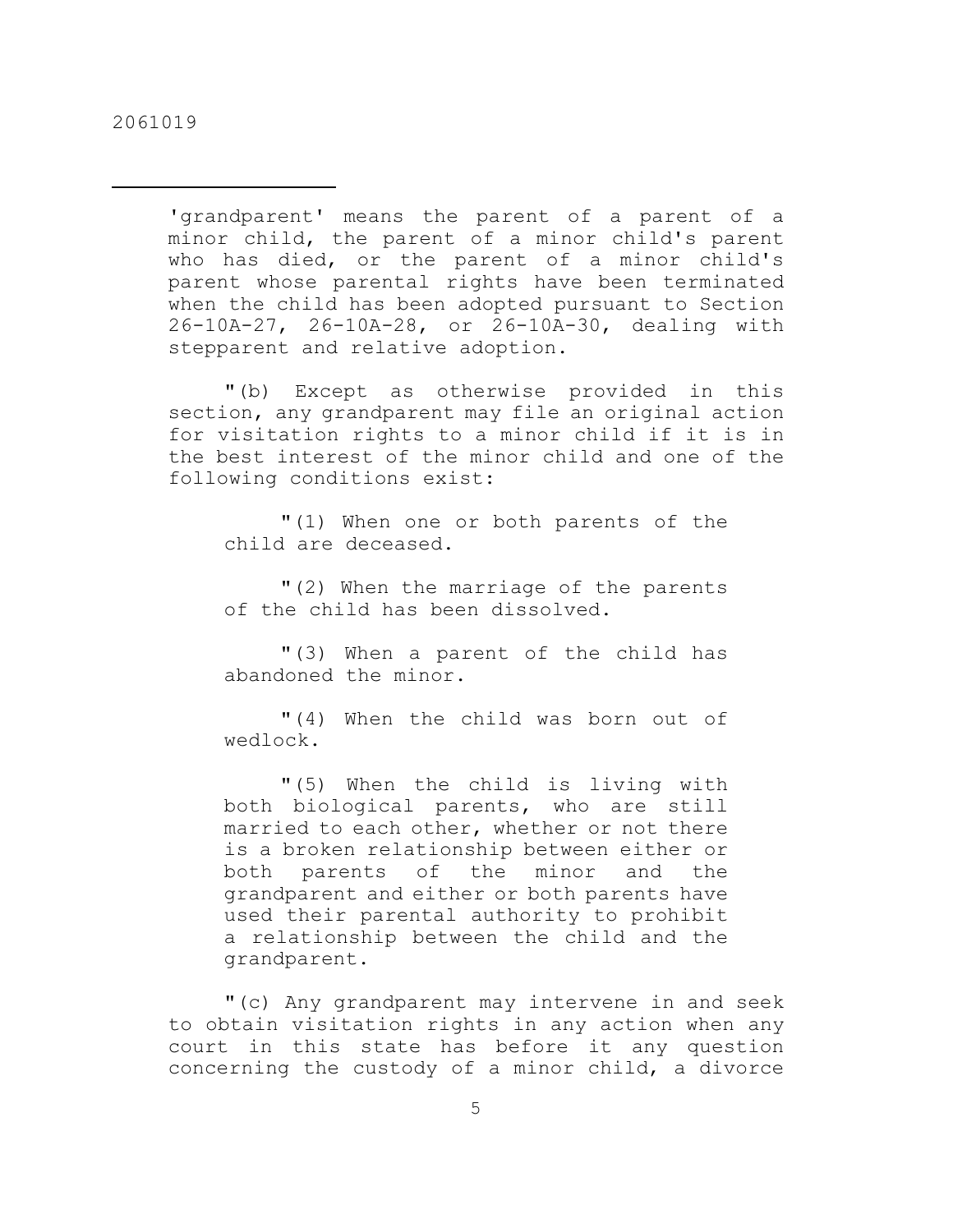proceeding of the parents or a parent of the minor child, or a termination of the parental rights proceeding of either parent of the minor child, provided the termination of parental rights is for the purpose of adoption pursuant to Sections 26-10A-27, 26-10A-28, or 26-10A-30, dealing with stepparent or relative adoption.

"(d) Upon the filing of an original action or upon intervention in an existing proceeding pursuant to subsections (b) and (c), the court shall determine if visitation by the grandparent is in the best interests of the child. Visitation shall not be granted if the visitation would endanger the physical health of the child or impair the emotional development of the child. In determining the best interests of the child, the court shall consider the following:

"(1) The willingness of the grandparent or grandparents to encourage a close relationship between the child and the parent or parents.

"(2) The preference of the child, if the child is determined to be of sufficient maturity to express a preference.

"(3) The mental and physical health of the child.

"(4) The mental and physical health of the grandparent or grandparents.

"(5) Evidence of domestic violence inflicted by one parent upon the other parent or the child. If the court determines that evidence of domestic violence exists, visitation provisions shall be made in a manner protecting the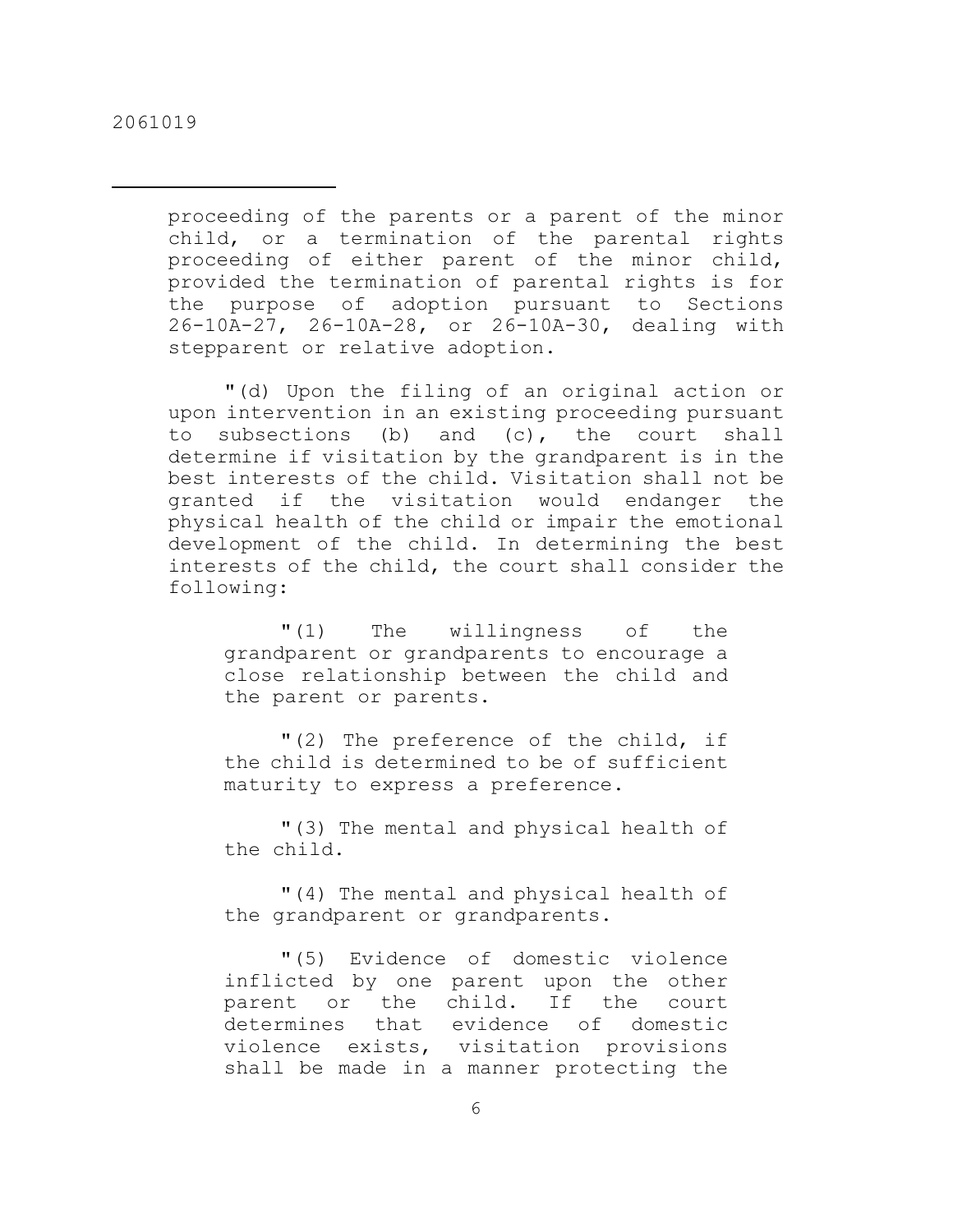grandmother filed her action, the mother began allowing the

child or children, parents, or grandparents from further abuse.

"(6) Other relevant factors in the particular circumstances, including the wishes of any parent who is living.

"(e) The court shall make specific written findings of fact in support of its rulings. An original action requesting visitation rights shall not be filed by any grandparent more than once during any two-year period and shall not be filed during any year in which another custody action has been filed concerning the child. After visitation rights have been granted to any grandparent, the legal custodian, guardian, or parent of the child may petition the court for revocation or amendment of the visitation rights, for good cause shown, which the court, in its discretion, may grant or deny. Unless evidence of abuse is alleged or other exceptional circumstances, a petition shall not be filed more than once in any two-year period.

"(f) If the court finds that the grandparent or grandparents can bear the cost without unreasonable financial hardship, the court, at the sole expense of the petitioning grandparent or grandparents, may appoint a guardian ad litem for the minor child.

"(g) Notwithstanding the foregoing, a grandparent may not be granted visitation with a grandchild where the parent related to the grandparent has either given up legal custody voluntarily or by court order or has abandoned the child financially unless the grandparent has an established relationship with the child and the court finds that visitation with the grandparent is in the best interests of the child."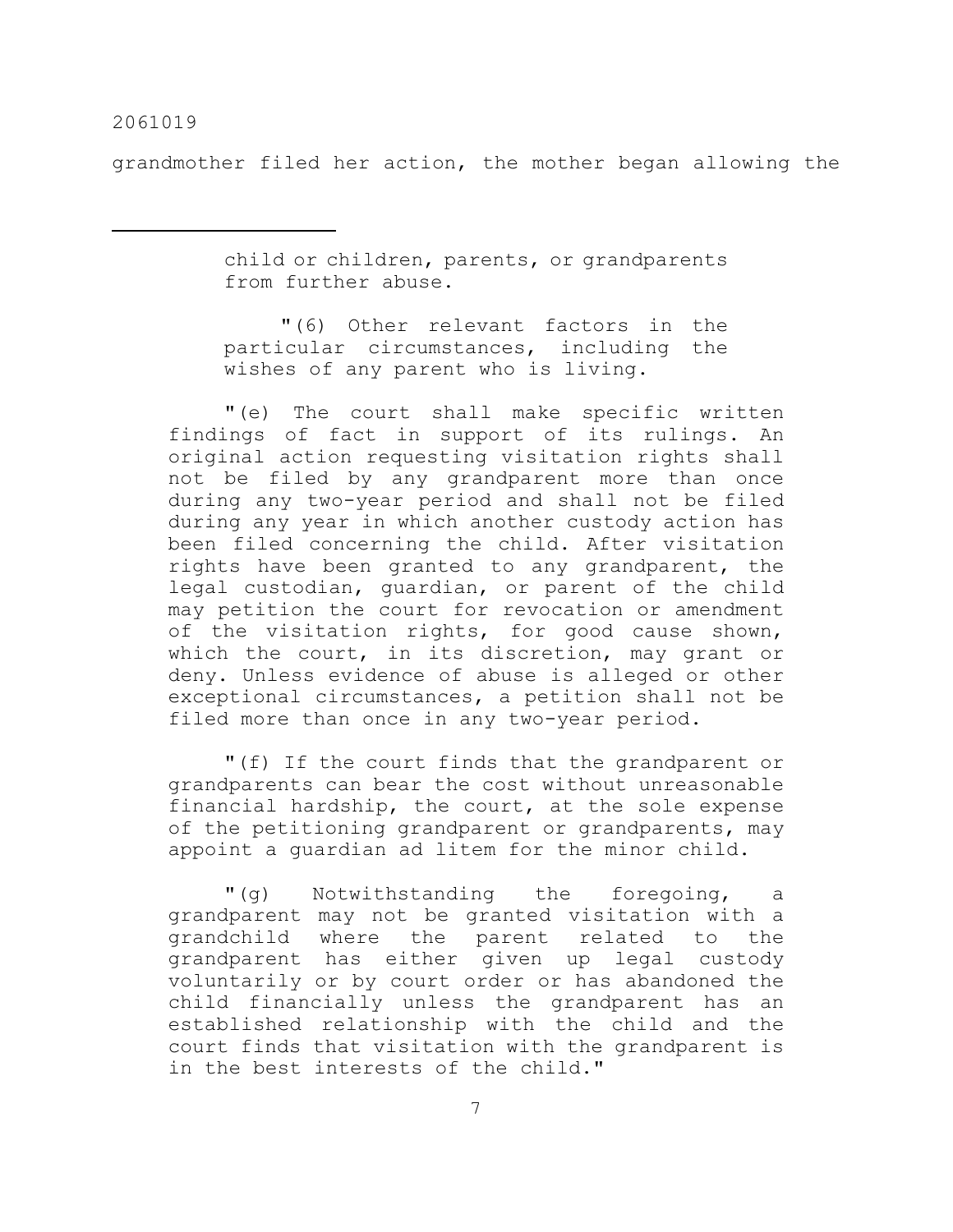paternal grandmother to visit with the child and to talk to the child on the telephone.

The mother moved the trial court to dismiss the paternal grandmother's petition on the ground, among others, that the paternal grandmother's claim seeking visitation sought to apply the grandparent-visitation statute in an unconstitutional manner so that it infringed upon the mother's constitutional right to make decisions regarding the care, custody, and control of the child. Thereafter, the trial court appointed a guardian ad litem for the child and held an ore tenus hearing regarding the paternity issue. In February 2007, the trial court entered an order determining that K.O. was the father of the child.

In March 2007, the mother moved the trial court to join the attorney general of the State of Alabama as a party so that she could pursue her challenge to the constitutionality of the statute, and the trial court granted her motion. Following his receipt of notice of the mother's challenge to the constitutionality of the statute, the attorney general filed a brief with the trial court. In his brief, the attorney general asserted that the statute was constitutional, both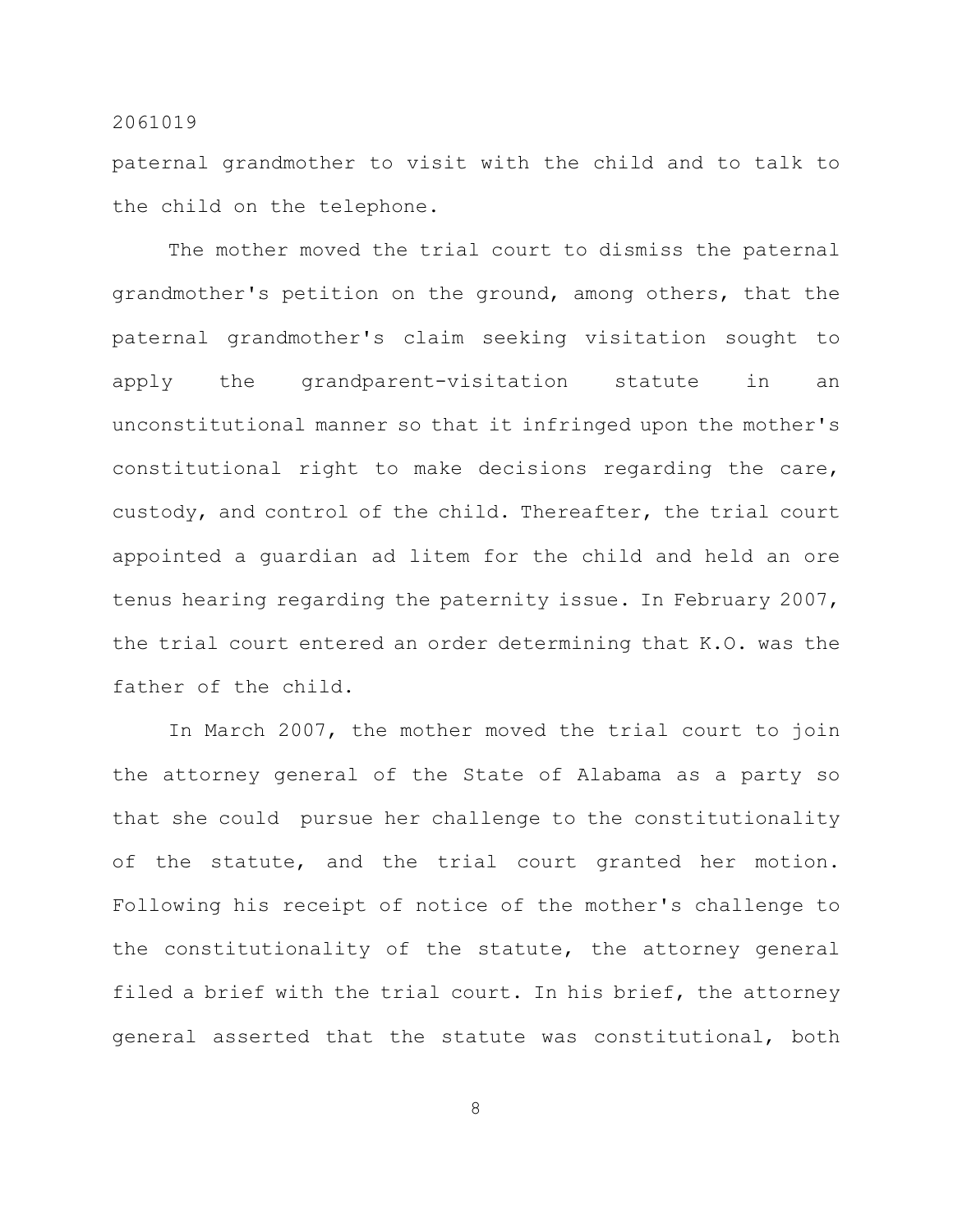facially and as applied.

The trial court held an ore tenus hearing regarding the visitation issue in June 2007. At the hearing, the mother admitted that she had made a mistake in preventing the paternal grandmother from seeing the child and that the child had never been injured while he was in the care of the paternal grandmother. The mother also testified that she had corrected her mistake by allowing the paternal grandmother to have visitation again and that she intended to allow the paternal grandmother to visit with the child in the future; however, she testified that she was nonetheless opposed to the trial court awarding the paternal grandmother formal visitation rights. On July 5, 2007, the trial court entered a judgment stating, in pertinent part:

"Following testimony of the parties and introduction of evidence, the Court is of the opinion that the following Order is due to be entered. Therefore it is

"ORDERED, ADJUDGED and DECREED as follows:

"1. That the Court finds that the statute is not unconstitutional as applied to this matter.

"2. That the Petition for Grandparent Visitation is GRANTED.

"3. The [paternal grandmother] may have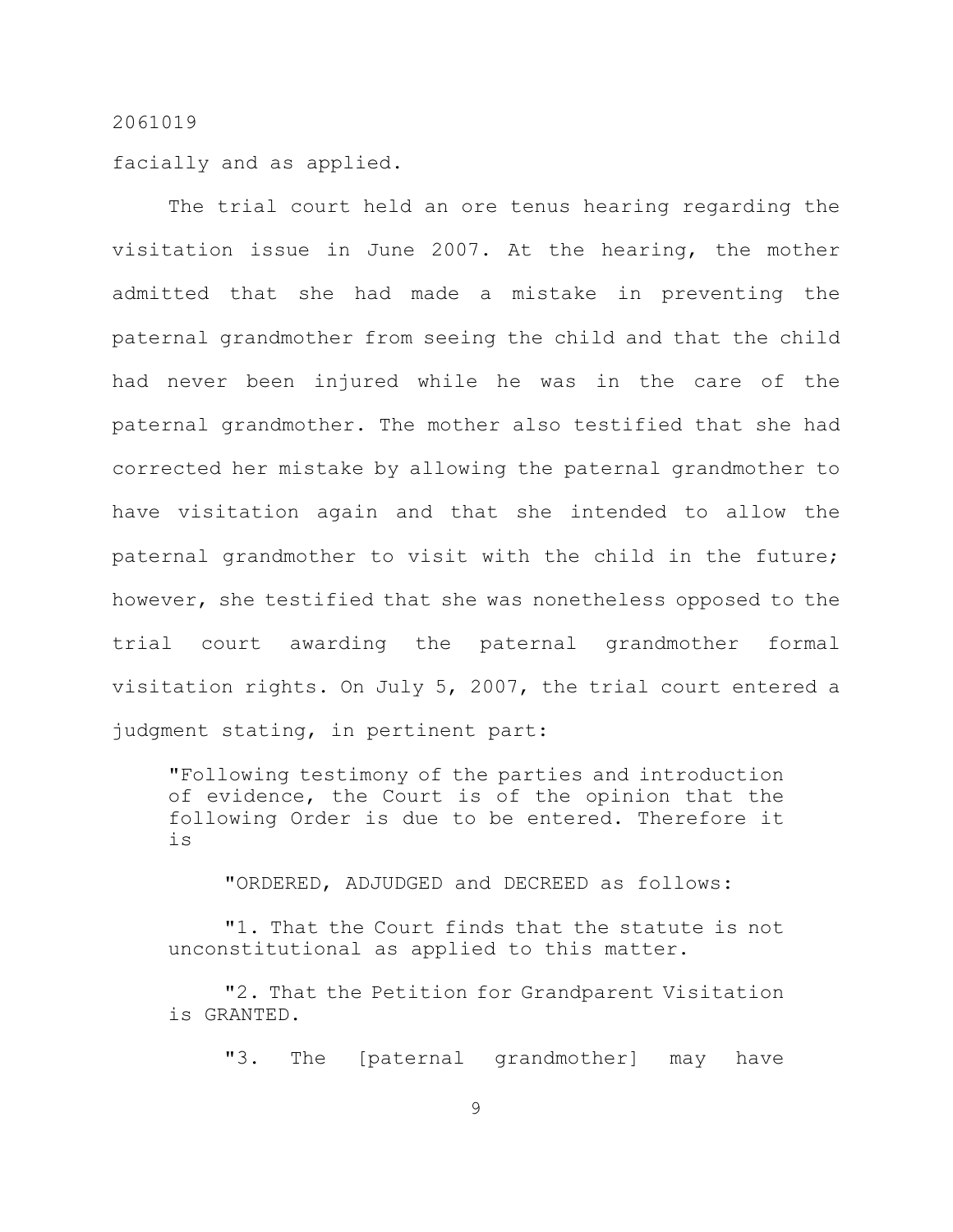reasonable visitation as agreed upon between the parties but shall be a minimum of four hours per month. In the event the parties cannot agree upon a time, said visitation shall take place on the fourth Saturday of each month from noon until 4:00 p.m.

"4. All visitation by the [paternal grandmother] must be supervised at all times by the [child's paternal] aunt [A.M.], the [mother] or any other person agreed to between the parties.

"5. The [paternal grandmother] shall be responsible for the arrangements of the transportation of the minor child. However, she may not drive the minor child.<sup>[2]</sup>

"6. During the periods of visitation, the [paternal grandmother] may not drive with the minor child in the automobile.

"7. During the periods of visitation, the [paternal grandmother] shall abide by the caretaking and religious preferences of the mother.

"8. Neither party shall make disparaging remarks regarding the other party in the presence of the minor child.

"9. This Court finds that the [paternal grandmother] had maintained regular contact with the minor child.

"10. This Court finds that the [mother] terminated [the paternal grandmother's] contact with the [child] after becoming angry with the [paternal] grandmother.

"11. The [mother] has admitted that the child was never injured in the [paternal grandmother's]

 $2$ The paternal grandmother is legally blind.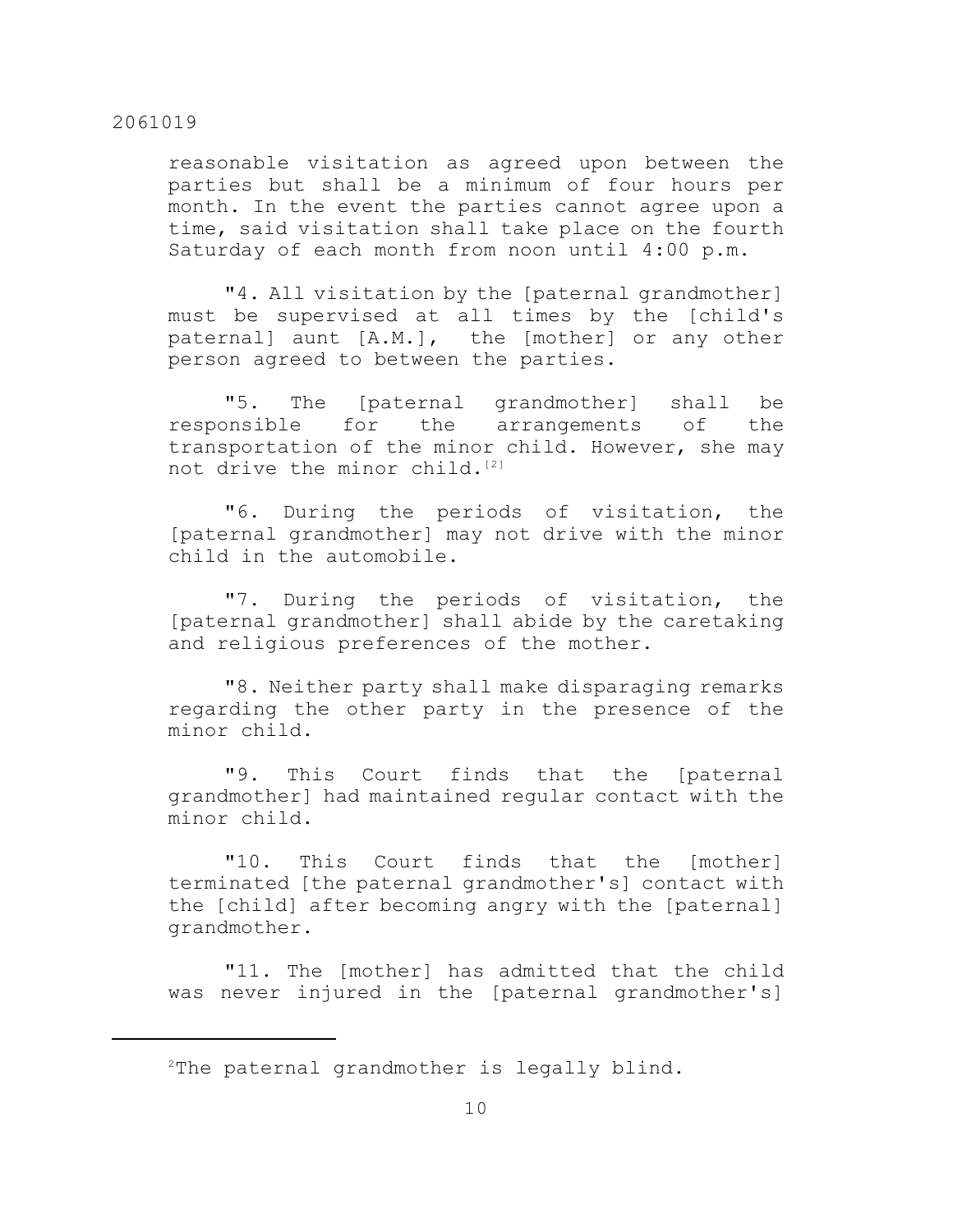care.

"12. The [mother] admitted that she made a mistake when she terminated visitation."

On July 18, 2007, the paternal grandmother filed a Rule 59(e), Ala. R. Civ. P., postjudgment motion seeking an increase in the amount of visitation. The mother filed a notice of appeal to this court on July 25, 2005.<sup>3</sup> On August 1, 2007, the trial court denied the paternal grandmother's Rule 59(e) postjudgment motion. On August 3, 2007, the mother filed a Rule 59(e) postjudgment motion. The mother's motion asserted, among other things, that the trial court's judgment applied the grandparent-visitation statute in an unconstitutional manner so that it infringed upon the mother's constitutional right to make decisions regarding the care, custody, and control of the child.

 ${}^{3}$ Rule 4(a)(5), Ala. R. App. P., provides:

<sup>&</sup>quot;(5) A notice of appeal filed after the entry of the judgment but before the disposition of all postjudgment motions filed pursuant to Rules 50, 52, 55, and 59, Alabama Rules of Civil Procedure, shall be held in abeyance until all post-judgment motions filed pursuant to Rules 50, 52, 55, and 59 are ruled upon; such a notice of appeal shall become effective upon the date of disposition of the last of all such motions."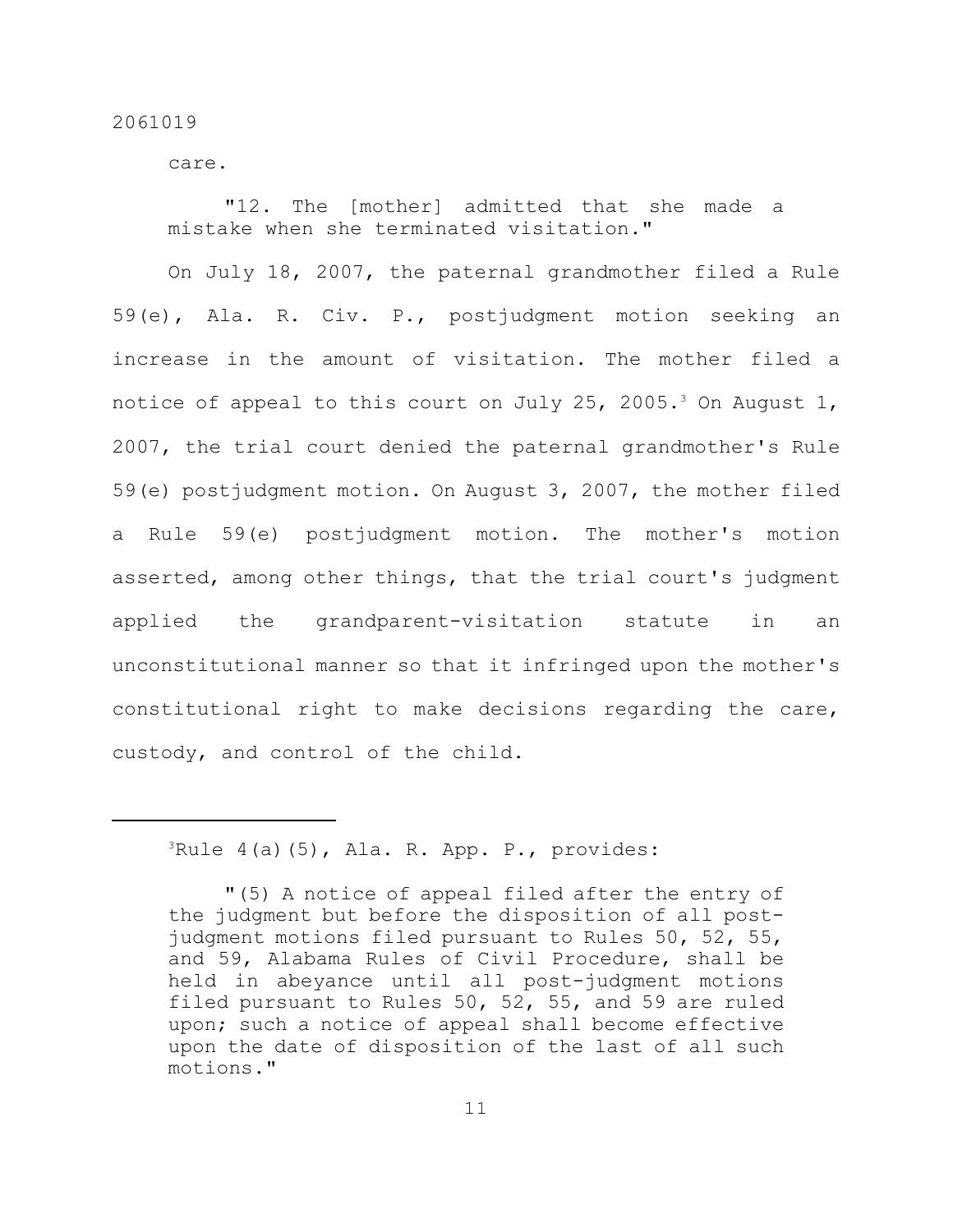The trial court did not rule on the mother's Rule 59(e) postjudgment motion. Consequently, pursuant to Rule 59.1, Ala. R. Civ. P., the mother's Rule 59(e) postjudgment motion was denied by operation of law on November 1, 2007, the 90th day after it was filed. The mother's notice of appeal, which had been held in abeyance pending the resolution of the postjudgment motions, became operative upon the denial of her Rule 59(e) postjudgment motion. 4

"'"'[W]hen a trial court hears ore tenus testimony, its findings on disputed facts are presumed correct and its judgment based on those findings will not be reversed unless the judgment is palpably erroneous or manifestly unjust.'"' Water Works & Sanitary Sewer Bd. v. Parks, [Ms. 1051376,  $\overline{\text{May 11, 2007}}}$  So. 2d , (Ala. 2007) (quoting Fadalla v. Fadalla,  $\frac{929}{50}$ . 2d 429, 433 (Ala. 2005), quoting in turn Philpot v. State, 843 So. 2d 122, 125 (Ala. 2002)). '"The presumption of correctness, however, is rebuttable and may be overcome where there is insufficient evidence presented to the trial court to sustain its judgment."' Waltman v. Rowell, 913 So. 2d 1083, 1086 (Ala. 2005) (quoting Dennis v. Dobbs, 474 So. 2d 77, 79 (Ala. 1985)). 'Additionally, the ore tenus rule does not extend to cloak with a presumption of correctness a trial judge's conclusions of law or the incorrect application of law to the facts.' Waltman v. Rowell, 913 So. 2d at 1086."

Retail Developers of Alabama, LLC v. East Gadsden Golf Club,

 $4$ See note 3, supra.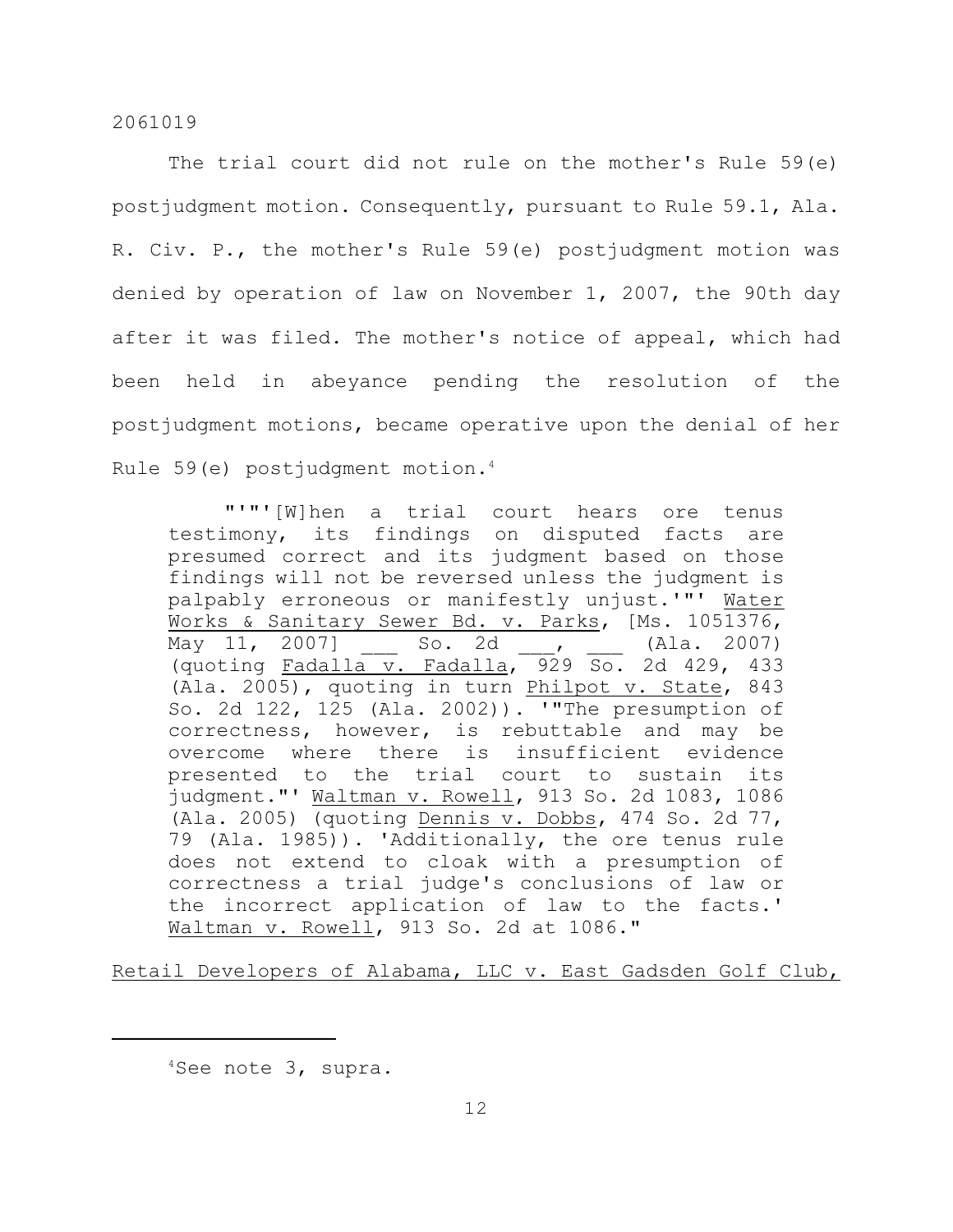Inc., [Ms. 1060370, Nov. 16, 2007] So. 2d , (Ala. 2007).

On appeal, the mother argues that the trial court's judgment awarding the paternal grandmother visitation applied the grandparent-visitation statute in an unconstitutional manner so that it infringed upon her constitutional right to make decisions regarding the care, custody, and control of the child. Specifically, the mother argues that the United States Constitution gives her the fundamental right to make the decision whether a relationship with the paternal grandmother would be beneficial to the child in the first instance; that the United States Constitution requires the trial court to presume that her decision regarding the amount, method, and duration of the paternal grandmother's visitation with the child is in the best interests of the child; and that, instead of presuming that the mother's decision regarding the amount, method, and duration of visitation with the child is in the best interests of the child, the trial court erroneously used the statute as an excuse for making an independent decision concerning what visitation with the paternal grandmother would be in the best interests of the child.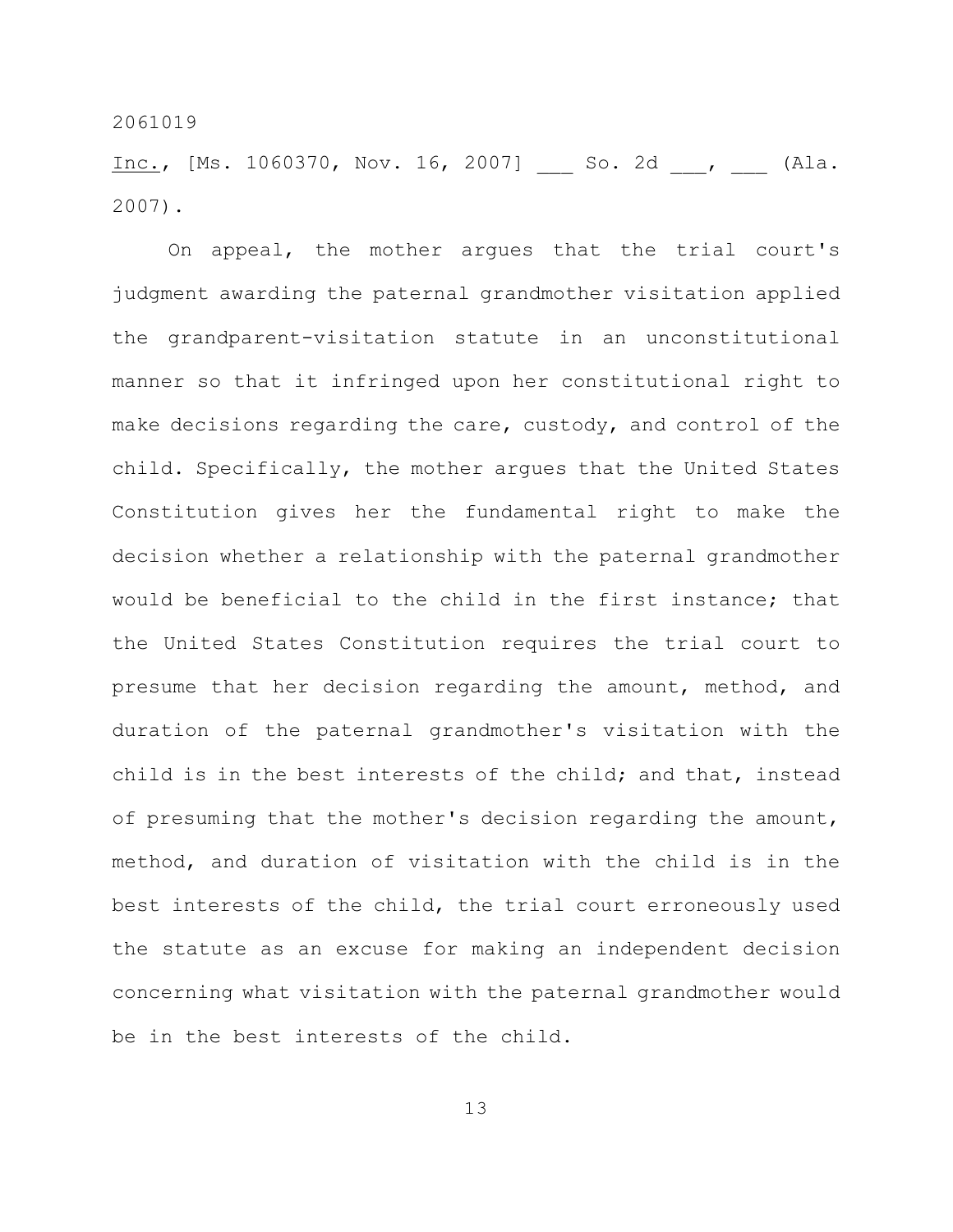In J.W.J. v. P.K.R., [Ms. 2051040, June 29, 2007] So. 2d (Ala. Civ. App. 2007), the father of a child challenged a trial court's judgment awarding the child's maternal grandparents visitation on similar grounds. In that case, this court stated, in pertinent part:

"The father next argues that the Grandparent Visitation Act is unconstitutional as applied to him [because, he says] ... the circuit court failed to give any presumption in favor of his visitation preferences.

"....

"... [W]e agree that a trial court would act unconstitutionally if, when acting on a petition for grandparent visitation, it failed to afford a presumption that the living parent's decision as to the amount, method, and duration of visitation was in the best interests of the child. The question presented here is whether the circuit court failed to apply that presumption, thus unduly infringing on the father's due-process rights.

"In this case, the circuit court entered a very detailed six-page order. In that order, the circuit court, citing Dodd[ v. Burleson, 932 So. 2d 912 (Ala. Civ. App. 2005)], indicated that in deciding the visitation issue, it had considered 'a variety of factors,' including:

"'[T]he nature and stability of the relationship between the child and the grandparent seeking visitation; the amount of time spent together; the potential detriments and benefits to the child from granting visitation; the effect granting the visitation would have on the child's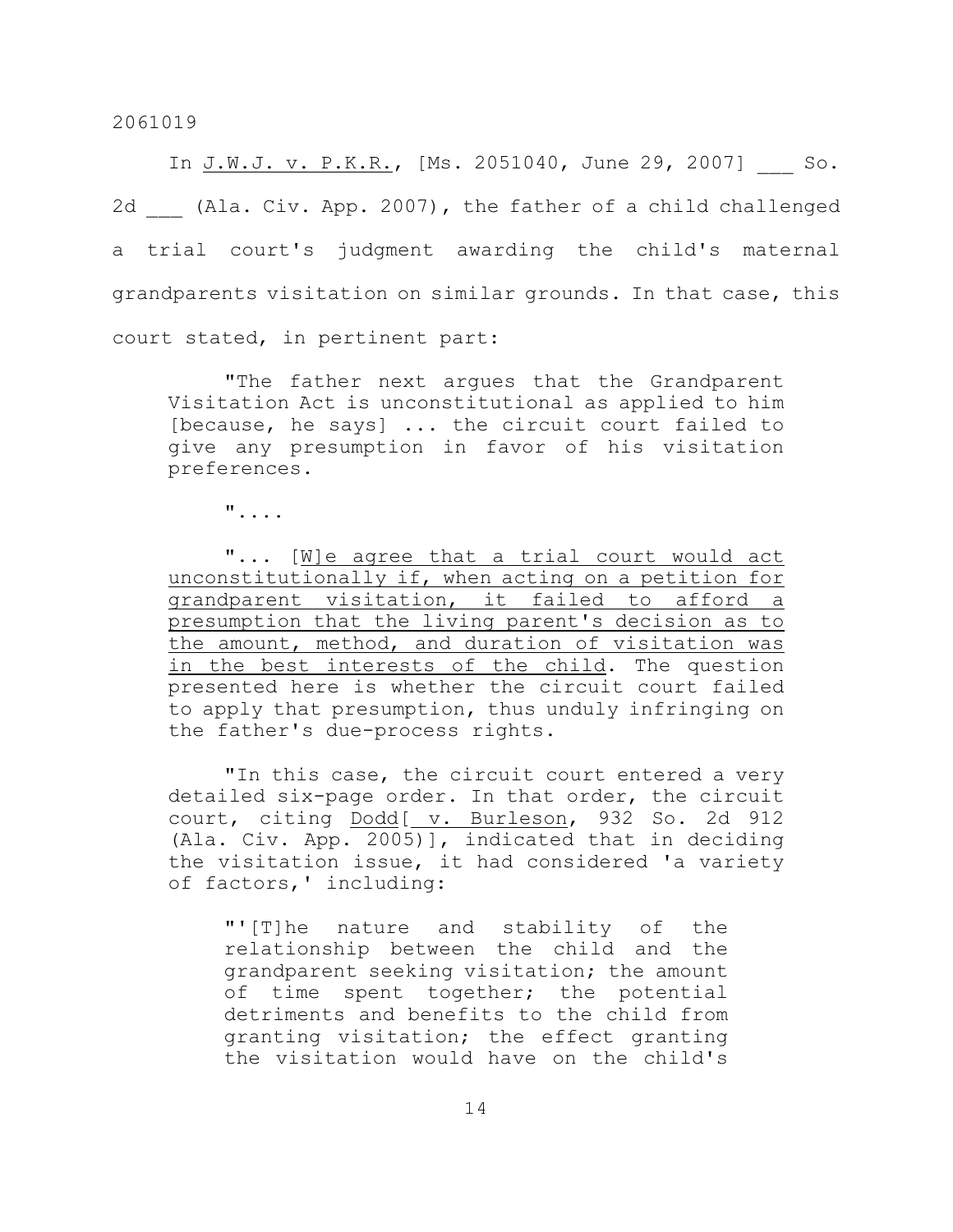relationship with the parents; the physical and emotional health of all the adults involved, the parents and the grandparents alike; the stability of the child's living and schooling arrangements; the wishes and preferences of the child.'

"The circuit court also stated that it had considered the 'parent's own determination regarding the visitation.' However, the circuit court did not indicate that it gave any greater weight to the father's determination than it did the other factors it considered. The circuit court did not explicitly recognize that the father's decision is presumed to be in the best interests of the child.

"In the body of the order, the circuit court maintained that the visitation issue required a judicial resolution because the father and the maternal grandparents could not agree as to the appropriate visitation schedule and that it would be in the child's best interests if the visitation controversy could be finally resolved in a manner that would best preserve the relationship between the child and the maternal grandparents. Those comments imply that the circuit court did not give any special presumption in favor of the father's visitation decision. The circuit court did not note that when the parties disagree as to the appropriate visitation schedule, the parent's position should be presumed to be in the best interests of the child. The circuit court further did not note that its role in deciding a dispute over a grandparent-visitation issue is limited to determining whether the grandparents have properly rebutted the presumption in favor of the parent's decision. Instead, the circuit court improperly used a simple best-interests analysis to reach its own independent decision as to the mode of visitation that would best serve the interests of the child.

"In Troxel [v. Granville, 530 U.S. 57 (2000)],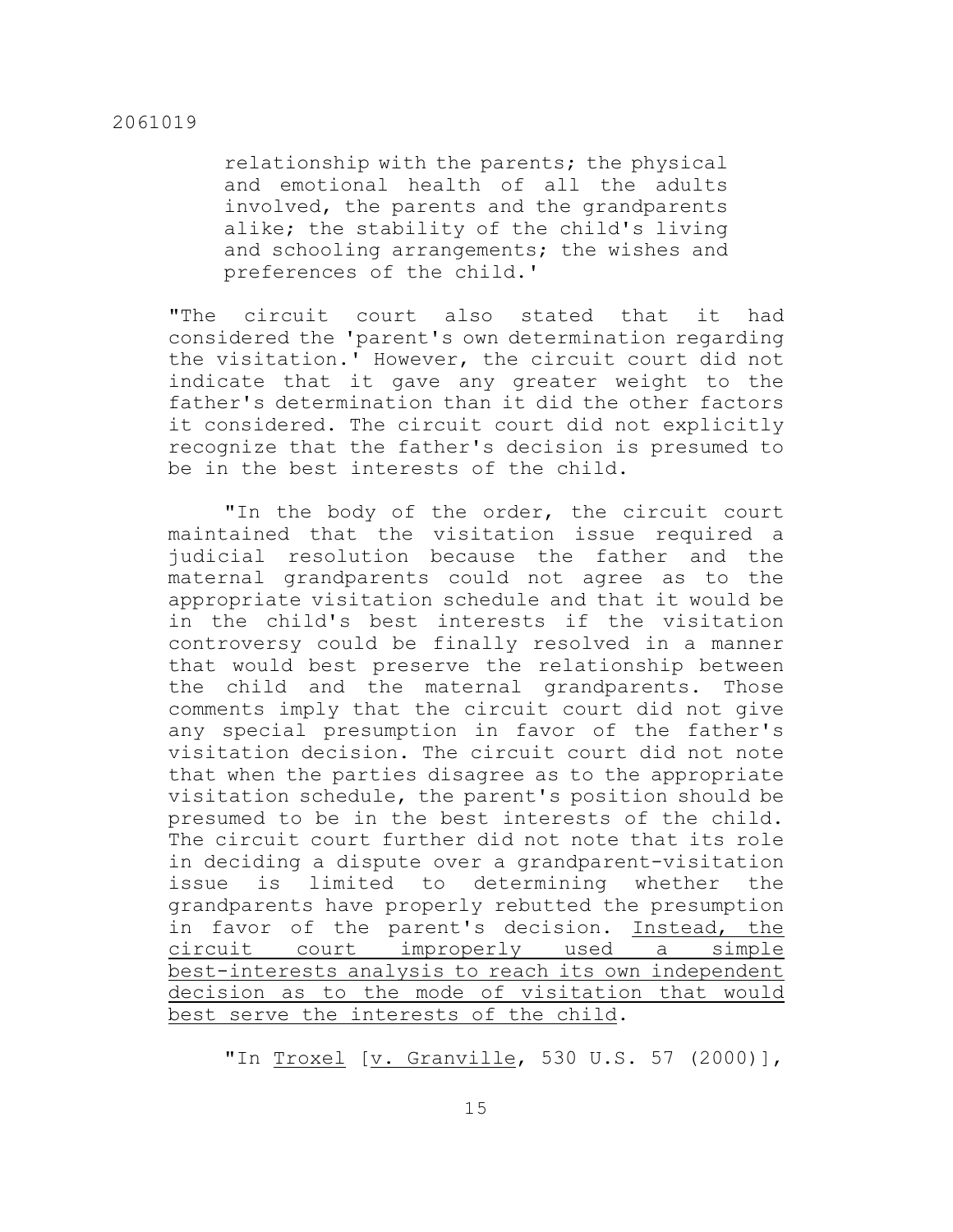the Court criticized the Washington statute at issue for granting trial courts the power to unilaterally impose a visitation plan on parents based on the trial court's own determination of the best interests of the child. The Court stated:

"'Once the visitation petition has been filed in court and the matter is placed before a judge, a parent's decision that visitation would not be in the child's best interest is accorded no deference. [The Washington statute] contains no requirement that a court accord the parent's decision any presumption of validity or any weight whatsoever. Instead, the Washington statute places the best-interest determination solely in the hands of the judge. Should the judge disagree with the parent's estimation of the child's best interests, the judge's view necessarily prevails. Thus, in practical effect, in the State of Washington a court can disregard and overturn any decision by a fit custodial parent concerning visitation whenever a third party affected by the decision files a visitation petition, based solely on the judge's determination of the child's best interests.'

530 U.S. at 67 (quoted in R.S.C. [ v. J.B.C.], 812 So. 2d [361] at 371 [(Ala. Civ. App. 2001)]). The Court held that this approach was unconstitutional because 'the decision whether [a grandparental] relationship would be beneficial in any specific case is for the parent to make in the first instance.' 530 U.S. at 70. '"It is not within the province of the state to make [a different decision] concerning the custody of children merely because it could make a 'better decision.'"' Troxel, 530 U.S. at 63 (quoting In re Smith, 137 Wash. 2d 1, 20, 969 P.2d 21, 31 (1998)).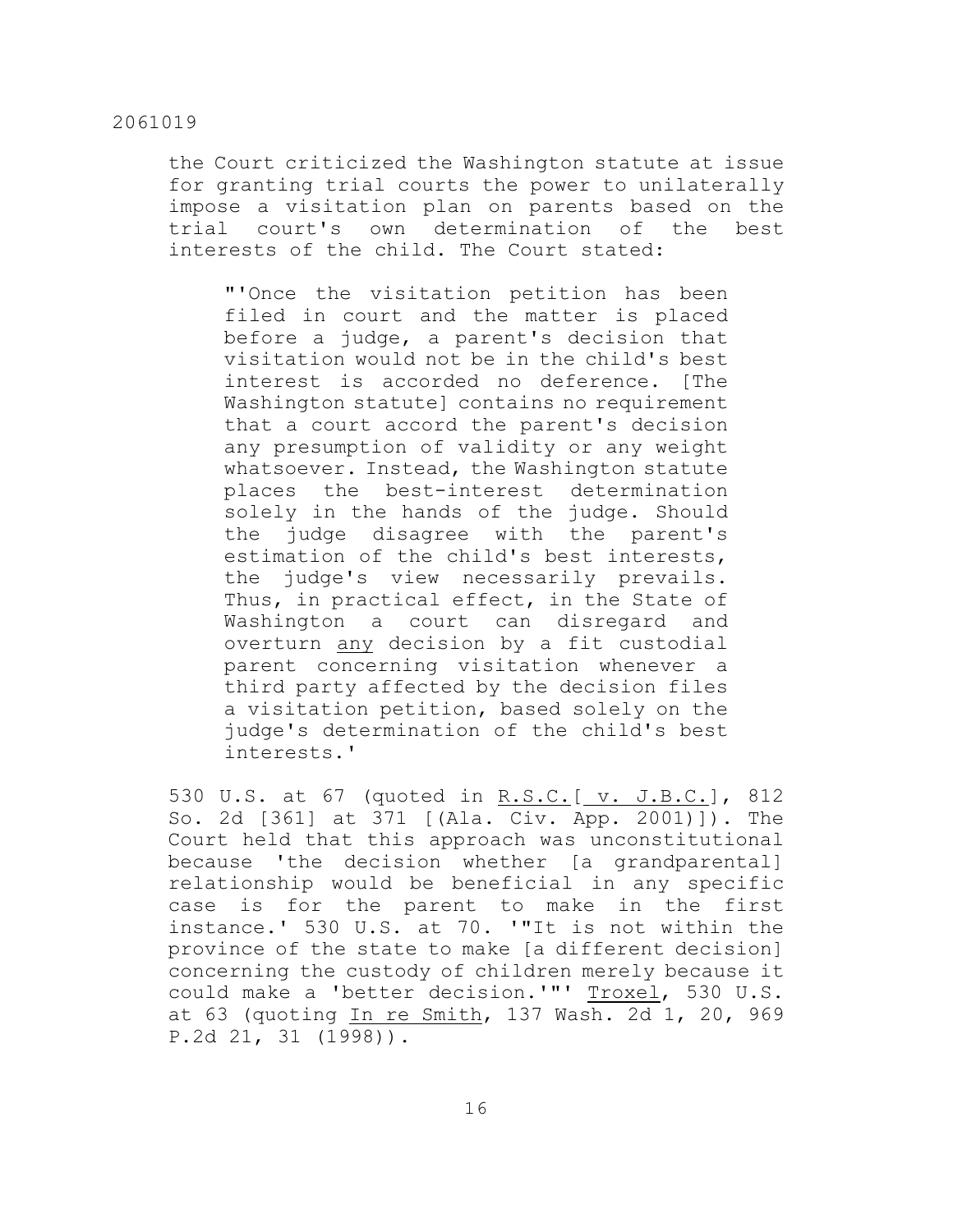"Because we conclude that the circuit court failed to give the appropriate presumptive effect to the father's visitation decisions and decided the case based solely on its own view of the best interests of the child, we agree that the circuit court's order unduly infringes upon the father's due-process rights. Accordingly, we reverse the judgment and remand the case for further proceedings consistent with this opinion."

So. 2d at  $\qquad$  - (emphasis added; footnotes omitted).

In the case now before us, the mother made a decision that visitation should be reinstituted with the paternal grandmother after the paternal grandmother filed her action, and the mother testified that she intended to continue that visitation in the future. The trial court's judgment indicates that the trial court did not presume those decisions regarding visitation to be in the child's best interest, as required by the United States Constitution. Instead, the trial court made an independent decision that, because the mother had terminated the paternal grandmother's visitation in the past, visitation should be compelled pursuant to the grandparentvisitation statute. Because the trial court made an independent decision regarding what visitation with the paternal grandmother would be in the child's best interest, instead of presuming that the mother's decision regarding that